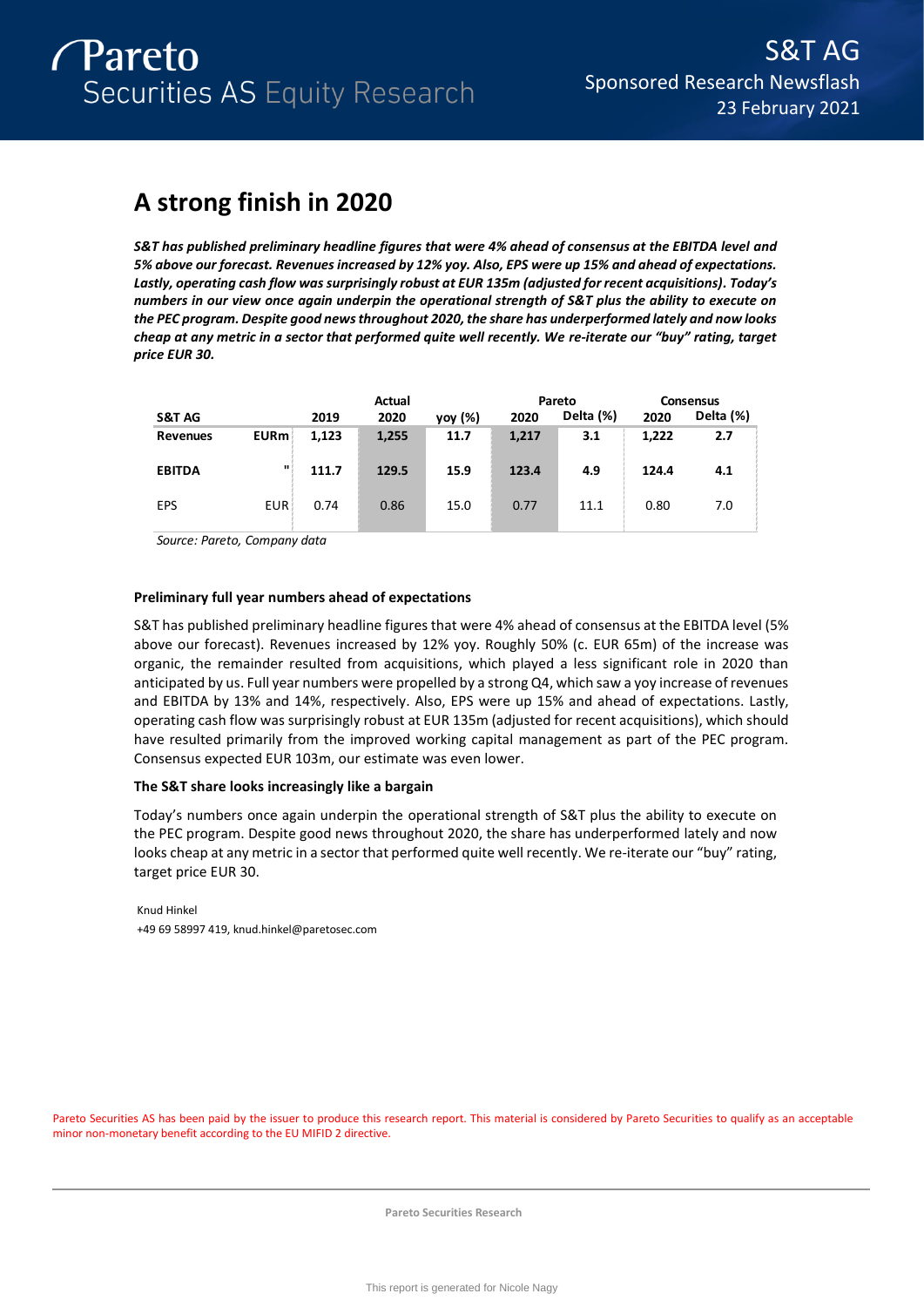### **Disclaimer and legal disclosures**

#### **Origin of the publication or report**

This publication or report originates from Pareto Securities AS, reg. no. 956 632 374 (Norway), Pareto Securities AS, Frankfu rt branch, reg. no. DE 320 965 513 / HR B 109177 (Germany) or Pareto Securities AB, reg. no. 556206-8956 (Sweden) (together the Group Companies or the "Pareto Securities Group") acting through their common unit Pareto Securities Research. The Group Companies are<br>supervised by the Financial

## **Content of the publication or report**

This publication or report has been prepared solely by Pareto Securities Research.

Opinions or suggestions from Pareto Securities Research may deviate from recommendations or opinions presented by other departments or companies in the Pareto Securities Group. The reason may typically be the result of differing time horizons, methodologies, contexts or other factors.

#### **Sponsored research**

Please note that if this report is labelled as "sponsored research" on the front page, Pareto Securities has entered into an agreement with the company about the preparation of research reports and<br>receives compensation fr research is however commissioned for and paid by the company and such material is considered by Pareto Securities to qualify as an acceptable minor non-monetary benefit according to the EU MiFID II Directive.

#### **Basis and methods for assessment**

Opinions and price targets are based on one or more methods of valuation, for instance cash flow analysis, use of multiples, behavioral technical analyses of underlying market movements in combination with considerations of the market situation and the time horizon. Key assumptions of forecasts, price targets and projections in research cited or reproduced appear in the research material from the named sources. The date of publication appears from the research material cited or reproduced. Opinions and estimates may be updated in subsequent versions of the publication or report, provided that the relevant company/issuer is treated anew in such later versions of the publication or report.

Pareto Securities Research may provide credit research with more specific price targets based on different valuation methods, including the analysis of key credit ratios and other factors describing the securities creditworthiness, peer group analysis of securities with similar creditworthiness and different DCF-valuations. All descriptions of loan agreement structures and loan agreement features are obtained from sources which Pareto Securities Research believes to be reliable, but Pareto Securities Research does not represent or warrant their accuracy. Be aware that investors should go through the specific complete loan agreement before investing in any bonds and not base an investment decision based solely on information contained in this publication or report.

Pareto Securities Research has no fixed schedule for updating publications or reports.

Unless otherwise stated on the first page, the publication or report has not been reviewed by the issuer before dissemination. In instances where all or part of a report is presented to the issuer prior to publication, the purpose is to ensure that facts are correct.

#### **Validity of the publication or report**

All opinions and estimates in this publication or report are, regardless of source, given in good faith and may only be valid as of the stated date of this publication or report and are subject to change without notice.

#### **No individual investment or tax advice**

The publication or report is intended only to provide general and preliminary information to investors and shall not be construed as the basis for any investment decision. This publication or report has<br>been prepared by Pa recommendation of particular financial instruments or strategies and thus it does not provide individually tailored investmen t advice, and does not take into account the individual investor's particular financial situation, existing holdings or liabilities, investment knowledge and experience, investment objective and horizon or risk profile and preferences. The investor must particularly ensure the<br>suitability of an inve

Before acting on any information in this publication or report, we recommend consulting your financial advisor.

The information contained in this publication or report does not constitute advice on the tax consequences of making any particular investment decision. Each investor shall make his/her own appraisal of the tax and other financial merits of his/her investment.

#### **Sources**

This publication or report may be based on or contain information, such as opinions, recommendations, estimates, price targets and valuations which emanate from Pareto Securities Research' analysts or representatives, publicly available information, information from other units or companies in the Group Companies, or other named sources.

To the extent this publication or report is based on or contains information emanating from other sources ("Other Sources") than Pareto Securities Research ("External Information"), Pareto Securities Research has deemed the Other Sources to be reliable but neither the companies in the Pareto Securities Group, others associated or affiliated with said companies nor any other person, guarantee the accuracy, adequacy or completeness of the External Information.

#### **Ratings**

| Equity ratings: | "Buy"  | Pareto Securities Research expects this financial instrument's total return to exceed 10% over the next 12 months                   |
|-----------------|--------|-------------------------------------------------------------------------------------------------------------------------------------|
|                 | "Hold" | Pareto Securities Research expects this financial instrument's total return to be between -10% and 10% over the next 12 months      |
|                 | "Sell" | Pareto Securities Research expects this financial instrument's total return to be negative by more than 10% over the next 12 months |

#### **Analysts Certification**

The research analyst(s) whose name(s) appear on research reports prepared by Pareto Securities Research certify that: (i) all o f the views expressed in the research report accurately reflect their personal views about the subject security or issuer, and (ii) no part of the research analysts' compensation was, is, or will be directly or indirectly related to the specific recommendations or views expressed by the research analysts in research reports that are prepared by Pareto Securities Research.

The research analysts whose names appears on research reports prepared by Pareto Securities Research received compensation that is based upon various factors including Pareto Securities' total<br>revenues, a portion of which

#### **Limitation of liability**

Pareto Securities Group or other associated and affiliated companies assume no liability as regards to any investment, divestment or retention decision taken by the investor on the basis of this publication or report. In no event will entities of the Pareto Securities Group or other associated and affiliated companies be liable for direct, indirect or incidental, special or consequential damages resulting from the information in this publication or report.

Neither the information nor any opinion which may be expressed herein constitutes a solidiation by Pareto Securities Research of purchase or sale of any securities nor does it constitute a solidiation to any person in any jurisdiction where solicitation would be unlawful. All information contained in this research report has been compiled from sources believed to be reliable. However, no representation or warranty, express or implied, is made with respect to the completeness or accuracy of its contents, and it is not to be relied upon as authoritative.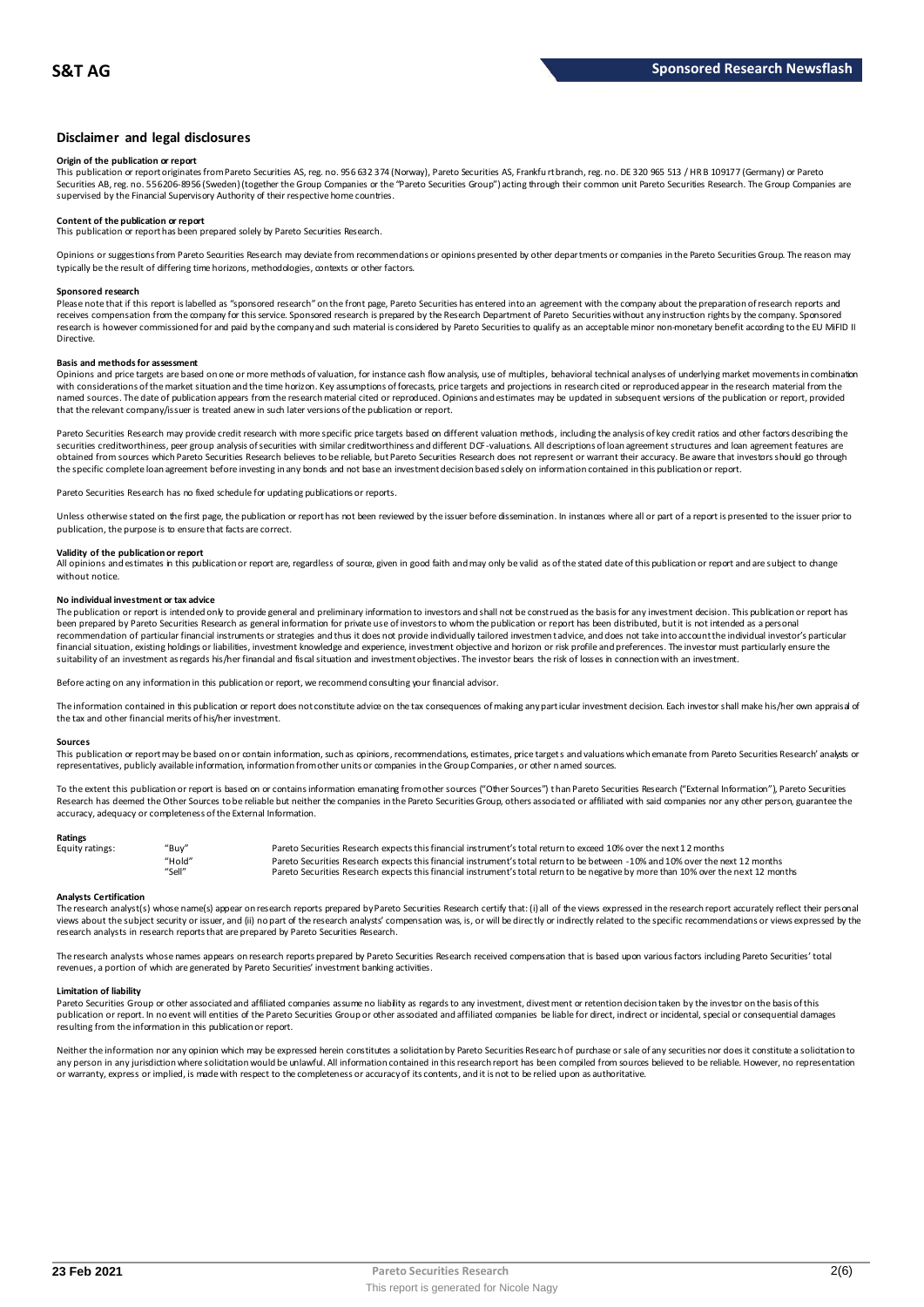#### **Risk information**

The risk of investing in certain financial instruments, including those mentioned in this document, is generally high, as their market value is exposed to a lot of different factors such as the operational and financial conditions of the relevant company, growth prospects, change in interest rates, the economic and political environment, foreign exchange rates, shifts in market sentiments etc. Where an investment or security is denominated in a different currency to the investor's currency of reference, changes in rates of exchange may have an adverse effect on the value, price or income of or from that investment to the investor. Past performance is not a guide to future performance. Estimates of future performance are based on assumptions that may not be realized. When investing in individual shares, the investor may lose all or part of the investments.

#### **Conflicts of interest**

Companies in the Pareto Securities Group, affiliates or staff of companies in the Pareto Securities Group, may perform services for, solicit business from, make a market in, hold long or short positions in, or otherwise be interested in the investments (including derivatives) of any company mentioned in the publication or report.<br>In addition Pareto Securities Group, or affiliates, may from time to time have a broking, advisory o

acting as that company's official or sponsoring broker and providing investment banking or other financial services. It is the policy of Pareto to seek to act as corporate adviser or broker to some of the companies which are covered by Pareto Securities Research. Accordingly companies covered in any Research may be the subject o f marketing initiatives by the Investment Banking Department.

To limit possible conflicts of interest and counter the abuse of inside knowledge, the analysts of Pareto Securities Research are subject to internal rules on sound ethical conduct, the management of inside information, handling of unpublished research material, contact with other units of the Group Companies and personal account dealing. The internal rules have been prepared in accordance with applicable legislation and relevant industry standards. The object of the internal rules is for example to ensure that no analyst will abuse or cause others to abuse confidential information. It is the policy of Pareto Securities Research that no link exists between revenues from capital markets activities and individual analyst remuneration. The Group Companies are members of national stockbrokers' associations in each of the countries in which the Group Companies have their head offices. Internal rules have been developed in accordance with recommendations issued by the stockbrokers associations. This material has been prepared following the Pareto Securities Conflict of Interest Policy.

The guidelines in the policy indude rules and measures aimed at achieving a sufficient degree of independence between various departments, business areas and sub-business areas within the Pareto Securities Group in order to, as far as possible, avoid conflicts of interest from arising between such departments, business areas and sub-business areas as well as their customers. One purpose of such measures is to restrict the flow of information between certain business areas and sub-business areas within the Pareto Securities Group, where conflicts of interest may arise and to safeguard the Pareto securities for exa The guidelines in the policy indude rules and measures aimed at achieving a sufficient degree of independence between various departments, business areas and sub-business areas within the Pareto<br>Securities Group in order t Pareto Securities Group rules concerning contacts with covered companies and rules concerning personal account trading carried out by analysts.

#### **Distribution restriction**

The securities referred to in this publication or report may not be eligible for sale in some jurisdictions and persons into whose possession this document comes should inform themselves about and observe Pareto Securities Group rules concerning contacts with covered companies and rules concerning personal account trading carried out by analysts.<br>Distribution restriction<br>The securities referred to in this publication or rep Authority (FCA).

This research is only intended for and may only be distributed to institutional investors in the United States and U.S entities seeking more information about any of the issuers or securities discussed in this report should contact Pareto Securities Inc. at 150 East 52nd Street, New York, NY 10022, Tel. 212 829 4200.

Pareto Securities Inc. is a broker-dealer registered with the U.S. Securities and Exchange Commission and is a member of FINRA & SIPC. U.S. To the extent required by applicable U.S. laws and regulations, Pareto Securities Inc. accepts responsibilityfor the contents of this publication. Investment products provided by or through Pareto Securities Inc. or Pareto Securities Research are not FDIC insured, may lose<br>value and ar sale or subscription, nor shall it or any part of it form the basis of or be relied on in connection with any contract or commitment whatsoever. The securities of non-U.S. issuers may not be registered with or subject to SEC reporting and other requirements. The information available about non-U.S. companies and non-U.S. companies are generally not subject to the same unifom auditing and<br>reporting standards as U.S. companies. Ma some non-U.S. companies may not be as liquid as securities of comparable U.S. companies. Fluctuations in the values of national currencies, as well as the potential for governmental restrictions on currency movements, can significantly erode principal and investment returns.

Pareto Securities Research may have material conflicts of interest related to the production or distribution of this research report which, with regard to Pareto Securities Research, are disclosed herein.

#### **Distribution in Singapore**

Pareto Securities Pte Ltd holds a Capital Markets Services License is an exempt financial advisor under Financial Advisers Ac t, Chapter 110 ("FAA") of Singapore and a subsidiary of Pareto Securities AS.

This report is directed solely to persons who qualify as "accredited investors", "expert investors" and "institutional investors" as defined in section 4A(1) Securities and Futures Act, Chapter 289 ("SFA") Distribution in Singapore<br>Pareto Securities Pte Ltd holds a Capital Markets Services License is an exempt financial advisor under Financial Advisers Act, Chapter 110 ("FAA") of Singapore and a subsidiary of Pareto Securiti person. You should seek advice from a financial adviser regarding the suitability of any product referred to in this report, taking into account your specific financial objectives, financial situation or particular needs before making a commitment to purchase any such product. Please contact Pareto Securities Pte Ltd, 16 Collyer Quay, # 2 7-02 Income at Raffles, Singapore 049318, at +65 6408 9800 in matters arising<br>from, or in connec

Additional provisions on Recommendations distributed in the Canada<br>Canadian recipients of this research report are advised that this research report is not, and under no dreumstances is it to be construed as an offer to se needs before making a commitment to purchase any such product. Please contact Pareto Securities Pte Ltd, 16 Collyer Quay, # 2 7-02 Income at Raffles, Singapore 04 9318, at +65 6408 9800 in matters arisin<br>from, or in connec From, or in connection with this report.<br>Additional provisions on Recommendations distributed in the Canada<br>Canadian recipients of this research report are advised that this research report is not, and under no circumstanc securities laws. Any offer or sale in Canada of the securities described or discussed herein will be made only under an exemption from the requirements to file a prospectus with the relevant Canadian securities regulators and only bya dealer properly registered under applicable securities laws or, alternatively, pursuant to an exemption from the dealer registration requirement in the relevant province or<br>territory of C construed as being tailored to the needs of the recipient. Canadian recipients are advised that Pareto Securities AS, its affiliates and its authorized agents are not responsible for, nor do they accept, any liability whatsoever for any direct or consequential loss arising from any use of this research report or the information contained herein.

#### **Distribution in United Kingdom**

This publication is issued for the benefit of persons who qualify as eligible counterparties or professional dients and should be made available only to such persons and is exempt from the restriction on financial promotion in s21 of the Financial Services and Markets Act 2000 in reliance on provision in the FPO.

#### **Copyright**

This publication is issued for the benefit of persons who qualify as eligible counterparties or professional dients and should be made available only to such persons and is exempt from the restriction on<br>financial promotio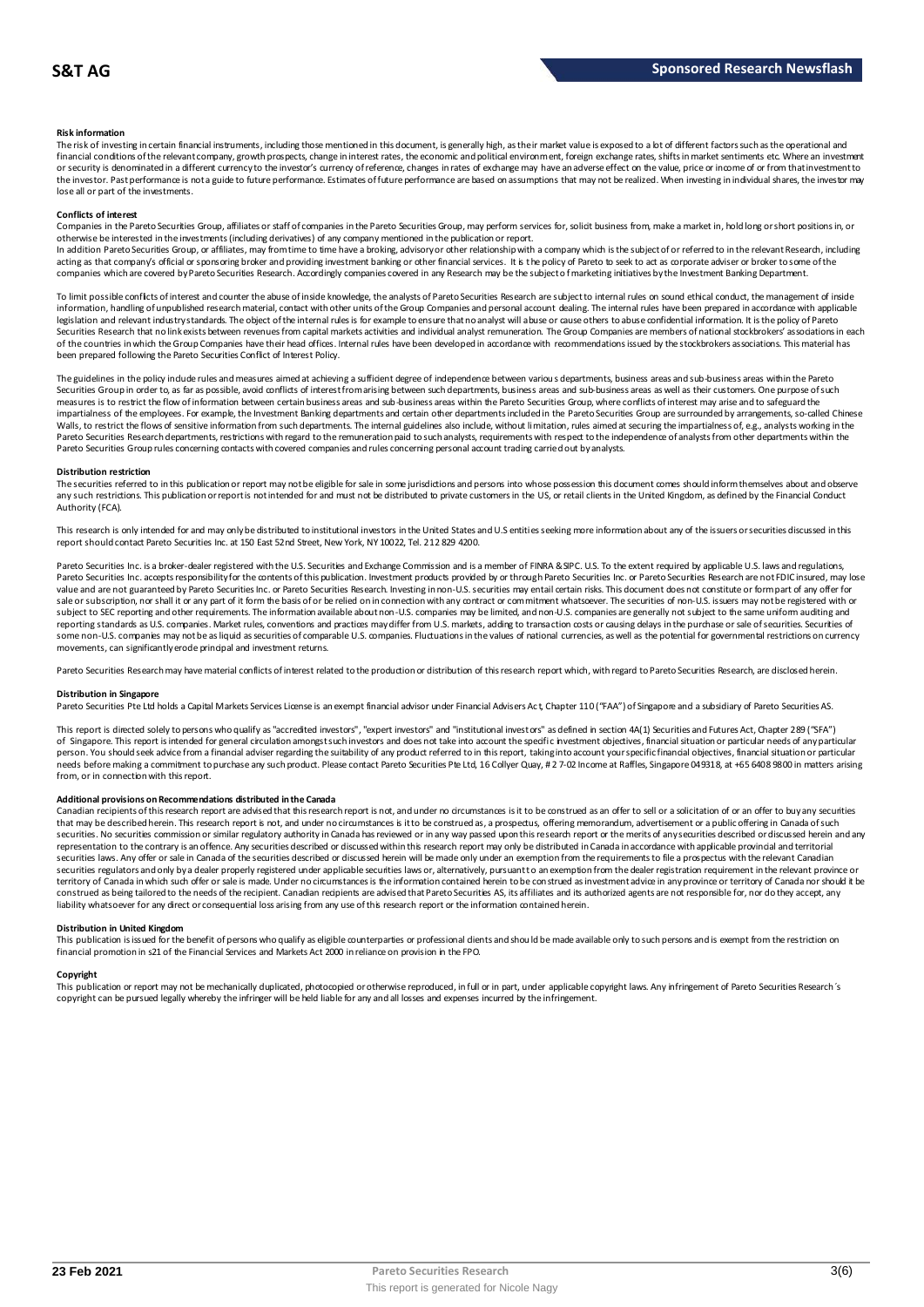### **Appendix A**

Disclosure requirements pursuant to the Norwegian Securities Trading Regulations section 3-10 (2) and section 3-11 (1), letters a-b

The below list shows companies where Pareto Securities AS - together with affiliated companies and/or persons – own a portion of the shares exceeding 5 % of the total share capital in any company<br>where a recommendation has

|                                                                                  |                             |        | Disclosure requirements pursuant to the Norwegian Securities Trading Regulations section 3-10(2) and section 3-11(1). letters a-b                       |                             |       |
|----------------------------------------------------------------------------------|-----------------------------|--------|---------------------------------------------------------------------------------------------------------------------------------------------------------|-----------------------------|-------|
| where a recommendation has been produced or distributed by Pareto Securities AS. |                             |        | The below list shows companies where Pareto Securities AS - together with affiliated companies and/or persons – own a portion of the shares exceeding 5 |                             |       |
| Companies                                                                        | No. of shares Holdings in % |        | Companies                                                                                                                                               | No. of shares Holdings in % |       |
| <b>Helgeland Sparebank</b>                                                       | 2.015.935                   | 9.66%  | SpareBank 1Østfold Akersh                                                                                                                               | 1,139,560                   | 9.20% |
| Pareto Bank ASA                                                                  | 16.234.886                  | 23.24% | Sparebanken Vest                                                                                                                                        | 6.735.132                   | 6.28% |
|                                                                                  |                             |        |                                                                                                                                                         |                             |       |

| i ieigeidilu opaiebalin    | 2.U N.Y.J  | <b>3.0070</b>               | <b>SPAILED AIR INSTRUCT A REIST</b>                                                                                                    | 1. 133.300 | <b>J.LU /0</b>              |
|----------------------------|------------|-----------------------------|----------------------------------------------------------------------------------------------------------------------------------------|------------|-----------------------------|
| Pareto Bank ASA            | 16.234.886 | 23.24%                      | Sparebanken Vest                                                                                                                       | 6.735.132  | 6.28%                       |
|                            |            |                             | Pareto Securities AS or its affiliates own as determined in accordance with FINRA Rule 2241, 1 % or more of the equity securities of : |            |                             |
| Companies                  |            | No. of shares Holdings in % | Companies                                                                                                                              |            | No. of shares Holdings in % |
| DOF ASA                    | 3.789.844  | 1.29%                       | SpareBank 1SMN                                                                                                                         | 1876.052   | 1.44%                       |
| <b>Helgeland Sparebank</b> | 2,015,935  | 9.66%                       | SpareBank 1Østfold Akersl                                                                                                              | 1,139,560  | 9.20%                       |
| NHST Media Group AS        | 17,900     | 139%                        | SpareBank 1Østlandet                                                                                                                   | 3.153.952  | 2.94%                       |
| Pareto Bank ASA            | 16,234,886 | 23.24%                      | Sparebanken Møre                                                                                                                       | 305.369    | 3.09%                       |
| Selvaag Bolig ASA          | 2.848.311  | 3.04%                       | Sparebanken Sør                                                                                                                        | 433.544    | 2.77%                       |
| SpareBank 1BV              | 1.633.220  | 2.59%                       | Sparebanken Vest                                                                                                                       | 6.735.132  | 6.28%                       |
| SpareBank 1Nord-Norge      | 3.872.656  | 3.86%                       | <b>Totens Sparebank</b>                                                                                                                | 78.246     | 1.28%                       |
|                            |            |                             |                                                                                                                                        |            |                             |

Pareto Securities AS may hold financial instruments in companies where a recommendation has been produced or distributed by Pareto Securities AS in connection with rendering investment services, including Market Making.

| naterial interest" means holdings exceeding a value of NOK 50 000. |             |           |                          |             |           | lease find below an overview of material interests in shares held by employees in Pareto Securities AS, in companies where a ecommendation has been produced or distributed by Pareto Securities AS. "By |             |           |
|--------------------------------------------------------------------|-------------|-----------|--------------------------|-------------|-----------|----------------------------------------------------------------------------------------------------------------------------------------------------------------------------------------------------------|-------------|-----------|
|                                                                    | Analyst     | Total     |                          | Analyst     | Total     |                                                                                                                                                                                                          | Analyst     | Total     |
| Company                                                            | holdings*   | holdings  | Company                  | holdings*   | holdings  | Company                                                                                                                                                                                                  | holdings*   | holdings  |
| Aker ASA                                                           | 500         | 2,246     | <b>Flex LNG</b>          | $\mathbf 0$ | 14,312    | <b>Protector Forsikring</b>                                                                                                                                                                              | $\mathsf 0$ | 12,000    |
| Aker BP                                                            | $\Omega$    | 32,433    | Frontline                | $\mathbf 0$ | 82.818    | Quant af uel                                                                                                                                                                                             | $\mathbf 0$ | 1,119,190 |
| Aker Carbon Capture                                                | $\mathbf 0$ | 279,368   | Gjensidige Forsikring    | $\mathbf 0$ | 7,400     | <b>REC Silicon</b>                                                                                                                                                                                       | $\mathbf 0$ | 35,551    |
| Aker Offshore Wind                                                 | 0           | 117,078   | Golden Ocean Group       | $\Omega$    | 1,433     | SalM ar                                                                                                                                                                                                  | $\pmb{0}$   | 105       |
| American Shipping Company                                          | $\pmb{0}$   | 9,204     | Grieg Seafood            | 0           | 13,170    | Sandnes Sparebank                                                                                                                                                                                        | $\mathsf 0$ | 126,013   |
| Aprila Bank ASA                                                    | $\mathbf 0$ | 22,675    | Hafnia Limited           | $\pmb{0}$   | 99,500    | Sbanken ASA                                                                                                                                                                                              | $\mathsf 0$ | 4,520     |
| Archer                                                             | $\mathbf 0$ | 30,170    | HydrogenPro              | $\pmb{0}$   | 37,901    | Scatec Solar                                                                                                                                                                                             | $\mathsf 0$ | 20,000    |
| Arcus                                                              | $\mathbf 0$ | 2,784     | Ice Group ASA            | $\mathbf 0$ | 190,000   | Selvaag Bolig                                                                                                                                                                                            | $\mathbf 0$ | 50,000    |
| Atlantic Sapphire                                                  | $\mathbf 0$ | 10,010    | Komplett Bank            | $\mathbf 0$ | 99,300    | Skitude                                                                                                                                                                                                  | $\mathbf 0$ | 12,695    |
| Austevoll Seafood                                                  | $\mathbf 0$ | 29,135    | Kongsberg Gruppen        | $\pmb{0}$   | 35,581    | SpareBank 1 Nord-Norge                                                                                                                                                                                   | $\mathbf 0$ | 1,850     |
| Avance Gas                                                         | $\mathbf 0$ | 3,362     | <b>KWS</b>               | 75          | 75        | SpareBank 1 SMN                                                                                                                                                                                          | $\pmb{0}$   | 13,350    |
| Axactor                                                            | $\mathbf 0$ | 44,376    | Lerøy Seafood Group      | $\mathbf 0$ | 18,242    | SpareBank 1 SR-Bank                                                                                                                                                                                      | $\mathbf 0$ | 9,743     |
| <b>B2Holding AS</b>                                                | $\mathbf 0$ | 14,075    | M owi                    | $\pmb{0}$   | 4,919     | Sparebank 1Østfold Akershus                                                                                                                                                                              | 0           | 1,252     |
| <b>BASF</b>                                                        | 270         | 270       | M PC Container Ships     | 0           | 43,944    | SpareBank 1Østlandet                                                                                                                                                                                     | 0           | 8,621     |
| Bonheur                                                            | $\mathbf 0$ | 32,075    | NORBIT ASA               | $\mathbf 0$ | 5,478     | Sparebanken Møre                                                                                                                                                                                         | $\mathbf 0$ | 180       |
| Borregaard ASA                                                     | $\mathbf 0$ | 500       | Nordic Semiconductor     | 0           | 5,250     | Sparebanken Sør                                                                                                                                                                                          | $\mathbf 0$ | 16,235    |
| Bouvet                                                             | $\mathbf 0$ | 294       | Norsk Hydro              | $\Omega$    | 106,867   | Sparebanken Vest                                                                                                                                                                                         | 0           | 16,185    |
| <b>BRABank</b>                                                     | $\mathbf 0$ | 74,607    | Norske Skog              | $\Omega$    | 8,225     | Sparebanken Øst                                                                                                                                                                                          | 0           | 1,500     |
| <b>BW Energy</b>                                                   | $\mathbf 0$ | 43,075    | Norwegian Energy Company | $\pmb{0}$   | 790       | Stolt-Nielsen                                                                                                                                                                                            | $\mathsf 0$ | 1,817     |
| <b>BW LPG</b>                                                      | $\mathbf 0$ | 11,023    | Norwegian Finans Holding | $\mathbf 0$ | 3,310     | Storebrand                                                                                                                                                                                               | $\mathbf 0$ | 9,732     |
| <b>BW Offshore</b>                                                 | $\mathbf 0$ | 11,326    | Norwegian Property       | 0           | 13,150    | Subsea 7                                                                                                                                                                                                 | $\mathbf 0$ | 9,226     |
| <b>DNB</b>                                                         | $\mathbf 0$ | 29,908    | <b>NTS</b>               | $\mathbf 0$ | 2,272     | Telenor                                                                                                                                                                                                  | $\mathbf 0$ | 5,249     |
| <b>DNO</b>                                                         | $\mathbf 0$ | 217,978   | Ocean Yield              | 0           | 67,882    | <b>TGS-NOPEC</b>                                                                                                                                                                                         | $\mathbf 0$ | 1,300     |
| <b>DOF</b>                                                         | $\mathbf 0$ | 2,366,346 | OHT                      | $\mathbf 0$ | 6,650     | Volue                                                                                                                                                                                                    | $\mathbf 0$ | 15,148    |
| Elkem                                                              | $\mathbf 0$ | 35,626    | Okeanis Eco Tankers      | $\mathbf 0$ | 22,000    | <b>VOW</b>                                                                                                                                                                                               | $\mathbf 0$ | 5,981     |
| Entra                                                              | 0           | 10,382    | Orkla                    | $\mathbf 0$ | 20,227    | Wallenius Wilhelmsen                                                                                                                                                                                     | $\pmb{0}$   | 46,100    |
| Equinor                                                            | $\mathbf 0$ | 2,549     | Panoro Energy            | $\mathbf 0$ | 10,502    | XXL                                                                                                                                                                                                      | $\mathbf 0$ | 17,534    |
| Europris                                                           | $\mathbf 0$ | 11,056    | Pareto Bank              | $\mathbf 0$ | 2,411,276 | Yara                                                                                                                                                                                                     | $\mathbf 0$ | 14,375    |
| Fjord1ASA                                                          | $\mathbf 0$ | 50,000    | Pexip Holding            | $\mathbf 0$ | 37,583    | Zaptec                                                                                                                                                                                                   | 0           | 25,000    |
| Fjordkraft Holding                                                 | $\Omega$    | 12,605    | PGS                      | $\Omega$    | 11,676    |                                                                                                                                                                                                          |             |           |

This overview is updated monthly (last updated 15.02.2021). \*\* Analyst holdings referst o positionsheld by the Paret o Securities AS analyst covering the company.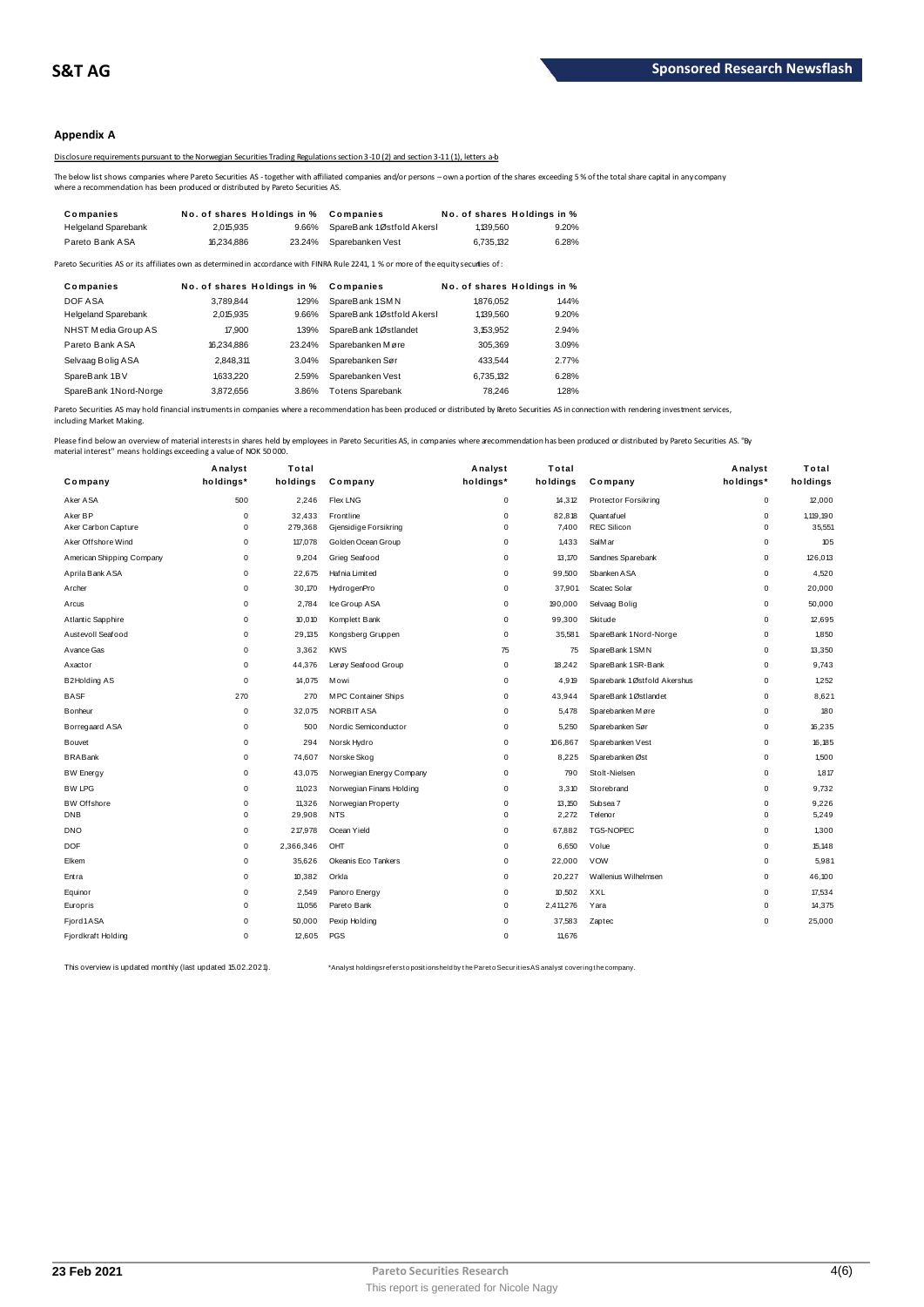### **Appendix B**

Disclosure requirements pursuant to the Norwegian Securities Trading Regulation § 3-11, letters e-f, ref the Securities Trading Act Section 3-10

Overview over issuers of financial instruments where Pareto Securities AS have prepared or distributed investment recommendation, where Pareto Securities AS have been lead manager/co-lead manager<br>or have rendered publicly

| or have rendered publicly known not immaterial investment banking services over the previous 12 months: |                                    |                             |
|---------------------------------------------------------------------------------------------------------|------------------------------------|-----------------------------|
| 24SevenOffice Scandinavia                                                                               | Fertiberia S.A.R.L.                | Next BiometricsGroup        |
| Acconer AB                                                                                              | Fjordkraft Holding                 | Nordic Halibut              |
| Africa Energy Corp Corp                                                                                 | <b>Flexistore AS</b>               | Norske Skog                 |
| Aker ASA                                                                                                | Genel Energy                       | Norwegian Block Exchange    |
| Aker Horizons                                                                                           | Hafnia Ltd.                        | Odf jell SE                 |
| Akershus Energi                                                                                         | Helgeland Sparebank                | OHT                         |
| Akva Group                                                                                              | HKN Energy Ltd                     | Pelagia Holding AS          |
| Alussa Energy Acquisition Corp (Freyr)                                                                  | Hof set h BioCare                  | Pexip Holding               |
| American Tanker, Inc.                                                                                   | House of Control                   | Pioneer Property Group ASA  |
| Aprila Bank ASA                                                                                         | HydrogenPro                        | Proximar Seafood            |
| Boreal Holding AS                                                                                       | Idavang A/S                        | Quant af uel                |
| Borr Drilling Limited                                                                                   | Instabank ASA                      | <b>REC Silicon</b>          |
| <b>BRAbank</b>                                                                                          | Keppel FELS Limited                | Saga Robotics               |
| Brooge Energy Limited                                                                                   | Klaveness Combination Carriers ASA | Salmon Evolution            |
| Bulk Infrastructure Holding                                                                             | <b>KLP</b>                         | SandnesSparebank            |
| <b>BWEnergy</b>                                                                                         | Komplett Bank                      | Scorpio Bulkers             |
| Cibus Nordic Real Estate                                                                                | Kongsberg Automotive               | Seadrill Ltd                |
| Cloudberry Clean Energy                                                                                 | Kraft Bank                         | Skitude                     |
| CrayoNano AS                                                                                            | Melt wat er                        | Sparebanken Vest            |
| CRC Holding B.V. ("Pryme")                                                                              | Mercell                            | Talos Energy Inc            |
| Digiplex                                                                                                | Mintra Group                       | Tise AS                     |
| <b>DOF</b>                                                                                              | <b>MPCContainer Ships</b>          | Trønderenergi AS            |
| DOF Subsea AS                                                                                           | MutaresSE& Co. KGaA                | Watercircles Forsikring ASA |
| <b>ELOP</b>                                                                                             | Navigator Holdings Ltd.            | West Coast Salmon           |
| Endur ASA                                                                                               | Navios                             | Wheel.me                    |

*This overview is updated monthly (this overview is for the period 31.01.2020 – 31.01.2021).*

### **Appendix C**

| <b>APPGINIA V</b>               |                                                                                            |
|---------------------------------|--------------------------------------------------------------------------------------------|
|                                 | Disclosure requirements pursuant to the Norwegian Securities Trading Requilation § 3-11(4) |
| Distribution of recommendations |                                                                                            |
| Recommendation                  | % distribution                                                                             |
| Buy                             | 67%                                                                                        |
| Hold                            | 29%                                                                                        |
| Sell                            | 3%                                                                                         |
|                                 |                                                                                            |

| ັບບ                                             | $\mathsf{v}$   |
|-------------------------------------------------|----------------|
| Distribution of recommendations (transactions*) |                |
| Recommendation                                  | % distribution |
| Buy                                             | 87%            |
| Hold                                            | 13%            |
| Sell                                            | 0%             |
|                                                 |                |

\* Companies under coverage with which Pareto Securities Group has on-going or completed public investment banking services in the previous 12 months This overview is updated monthly (last updated 15.02.2021).